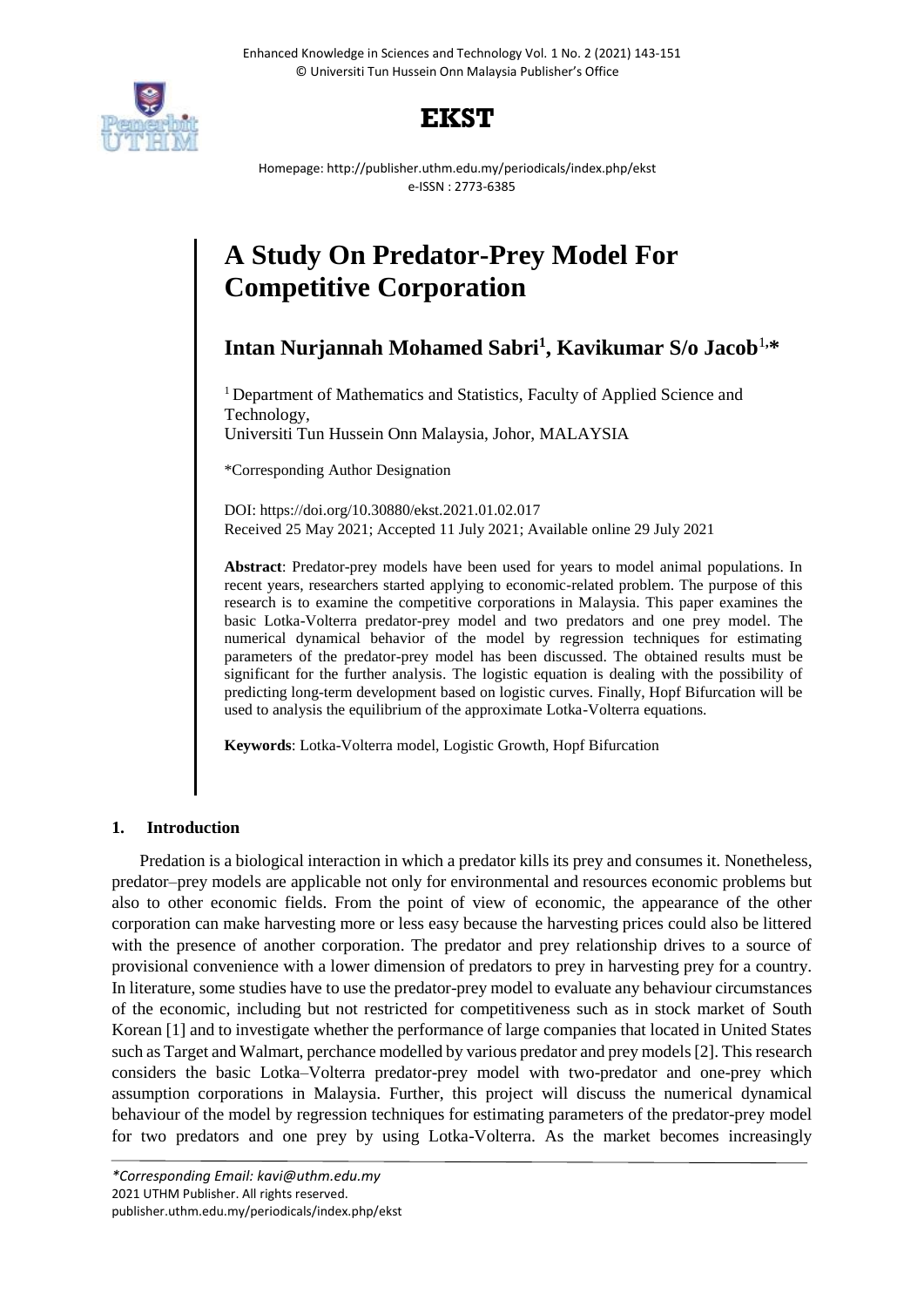competitive, customer demands are becoming more complex, customized and multifaceted, leading to shortened product life cycles and difficulties of product development. The Lotka–Volterra equation usually represents a simple non-linear model for the complex relationship between two populations where one population gains at the expenditure of the other hand.

## **2. Materials and Methods**

## 2.1 Basic Lotka–Volterra Predator–Prey Model

According to [2], a model possible to be constructed as a differential equations system of the Lotka– Volterra. This takes into consideration the time−dependent growth of a species whose population will represent by function (*t*). Then  $\frac{dx}{dt}$  represents as the change in the population of prey, x, as t changes, and  $\frac{dy}{dt}$  represents the change in the population of predator, y, as t changes. The basic Lotka<sup>-</sup>Volterra is shown as

$$
\begin{aligned}\n\frac{dx}{dt} &= bx - pxy\\
\frac{dy}{dt} &= dxy - ry\n\end{aligned} \tag{1}
$$

## 2.2 Two–predator, One–prey Model

The two–predator, one–prey model is a variation on the basic predator–prey model Lotka–Volterra that accounts for a situation in which two predator populations are present and both predate as their primary source of food on a single prey species. According to the study of [2], the simplest system of equations modelling this type of behaviour is as follows:

$$
\frac{dx}{dt} = ax - bxy - cxz
$$
  

$$
\frac{dy}{dt} = dxy - ey
$$
  

$$
\frac{dz}{dt} = fxz - gz
$$
 (2)

## 2.3 Parameter Estimation Techniques

In this research, the dynamical behaviour of the predator–prey model for corporation competitive by using parameter estimation techniques. Subsequently, to approximate the parameters, regression analysis by using Excel Software will be used, and decide whether the model is sufficiently optimistic to use Matlab Software to further estimate data parameters. For the results of Excel to be considered sufficiently important, it is enforced with two conditions which are the approximation of the parameter of Excel should be  $p < 0.05$ , and the term of interaction should be non-zero. The analysis of statistical will be conducted after the data have been fitted to decide whether the findings significant. Then, further analysis can be performed when the model is significant.

#### 2.4 Hopf Bifurcation

Next, the existence of Hopf bifurcation in the economic dynamical system's policy will be investigated. According to [3], by considering the general second-order system as:

$$
\frac{dx}{dt} = \dot{x} = F(x, y, \lambda)
$$
  

$$
\frac{dy}{dt} = \dot{y} = G(x, y, \lambda)
$$
 (3)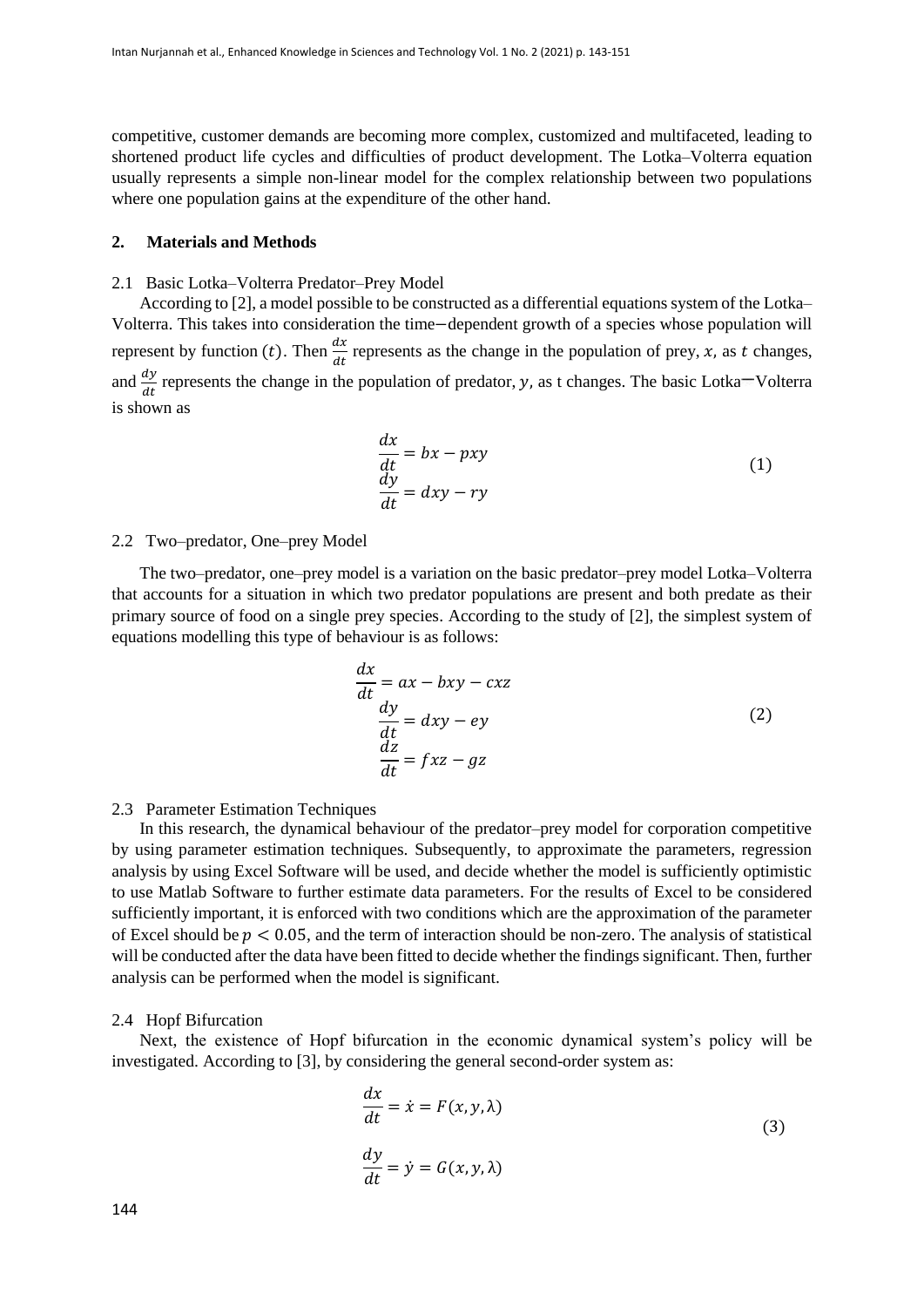The problem is solving by using Jacobian Matrix as shown:

$$
J(x_0, y_0) = \begin{bmatrix} b - py & -px \\ dy & dx - r \end{bmatrix}
$$
 (4)

## 2.5 Logistic equation

Logistic equation is dealing with the possibility of predicting long-term development on the basis of logistic curves. Matlab software will be used in order to stimulate the result and analyse the result of prediction for the structure of economic growth for the corporation. In the research [4], the formula of the logistic equation is shown as

$$
\frac{dN}{dt} = rN(1 - \frac{N}{K})\tag{5}
$$

The exact solution for equation (5) is

$$
N(t) = \frac{N_0 K e^{rt}}{[K + N_0(e^{rt}) - 1)]}
$$
\n(6)

where  $r$  is the growth rate and  $K$  is carrying capacity. There is a certain value  $K$  in Eq.6 which makes zero on a bracket term. Three important features of the logistic development are:

- 1.  $\lim_{t \to \infty} N(t) = K$ , the population will exceed their carrying capacity.
- 2. The relative growth rate,  $\frac{1}{N}$  $dN$  $\frac{du}{dt}$ , declines linearly with population growth increasing.
- 3. The population at the point of inflection (where growth rate is maximum),  $N_{inf}$ , is exactly half the carrying capacity.

### 2.6 Data Observation

 The collection of data is explained as the procedure for the collection, measurement and analysis of accurate research insights using standard validated techniques. Every data sets used are approachable to the public. Except where stated otherwise, all data taken from Bursa Malaysia website [\(www.bursamalaysia.com\)](http://www.bursamalaysia.com/). The data gained from Bursa Malaysia website are based on the monthly stock volume from the company for the range three months. This research only examine the success of competitive corporations as measured by indicators of market share by assuming few competitive corporations in Malaysia. The parameter used in this study are  $b$  as the growth of prey in the absence of predator activity,  $p$  as the effect of predator predation on prey,  $d$  as the growth of predator in perfect condition and  $r$  is the decreasing of predator from natural causes.

# **3. Results and Discussion**

3.1 Formulation for predator-prey model for two-predator and one prey

#### 3.1.1 Leslie-Gower predator-prey model

The dynamical behaviour of three populations a Leslie-Gower predator-prey model have presented, where two predators competing on one prey can be written as:

$$
\frac{dx}{dt} = rx\left(1 - \frac{x}{k}\right) - \beta_1 xy_1 - \beta_2 xy_2
$$

$$
\frac{dy_1}{dt} = y_1 r_1 \left(1 - \frac{y_1}{x}\right) - \alpha_1 y_1 y_2
$$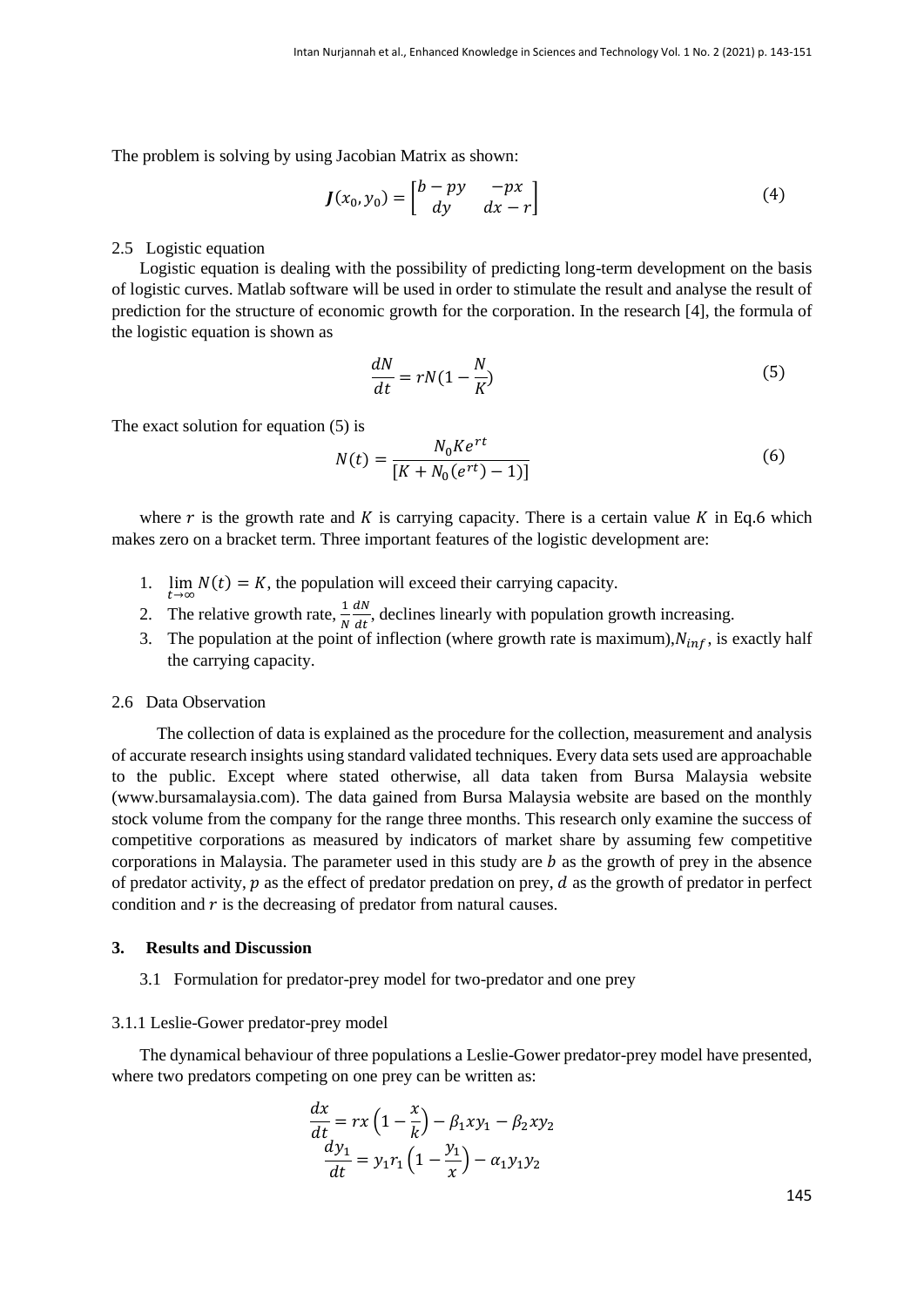$$
\frac{dy_2}{dt} = y_2 r_2 \left( 1 - \frac{y_2}{x} \right) - \alpha_2 y_1 y_2 \tag{7}
$$

where  $x$ ,  $y_1$  and  $y_2$  are correlate respectively to the population of prey, the first predator population and the second predator population at each instant of time. Now, the model can be written in nondimensional form to minimize the number of parameters, by chosen:

$$
x = kx, y_1 = ky, y_2 = kz, a = \frac{\beta_1 k}{r}, b = \frac{\beta_2 k}{r}, s = \frac{r_1}{r}, a = \frac{a_1 k}{r}, p = \frac{r_2}{r}, \beta = \frac{a_2 k}{r}.
$$

The form of system (7) can be simplified as:

$$
\frac{dx}{dt} = x(1-x) - axy - bxz
$$
\n
$$
\frac{dy}{dt} = sy\left(1 - \frac{y}{x}\right) - ayz
$$
\n
$$
\frac{dy_2}{dt} = pz\left(1 - \frac{z}{x}\right) - \beta yz
$$
\n(8)

where  $x$ ,  $y$  and  $z$  compose population density of prey population, the first predator population and the second predator population at time, respectively.

# 3.1.2 3-Dimensional predator-prey Lotka-Volterra

It is supposed that the two predator species compete entirely exploitatively with no intervention between rivals, the growth rate of the prey species is logistic or linear in the absence of predation, respectively, and the functional response of predator is linear. Then, the model is shown as:

$$
\frac{dS(t)}{dt} = S(t) \left( r_3 - \frac{1}{k} S(t) - b_1 x_1(t) - b_2 x_2(t) \right)
$$
  

$$
\frac{dx_1(t)}{dt} = x_1(t) \left( -r_1 + a_1 S(t) \right)
$$
  

$$
\frac{dx_2(t)}{dt} = x_2(t) \left( -r_2 + a_2 S(t) \right)
$$
 (9)

where  $x_i(t)$  for  $i = 1,2$  represents the population density of the  $i$  -th predator at the time t,  $S(t)$ represents the population density of the prey at the time  $t, r_3 > 0$  is the inherent rate of growth of the prey,  $K > 0$  is the carrying capacity of the prey, which describes the abundance of resources of prey.  $K > \infty$ , the increase boundless of prey, which implies that the growth rate of the prey species is linear in the existence of predation;  $b_i > 0$  is the effect of the  $i$  –th predation on the prey,  $r_i > 0$  is the natural death rate of the  $i$  -th predator in the absence of prey,  $a_i$  is the efficiency and the propagation rate of the  $i$  –th predator in the presence of prey.

## 3.1.3 Modified predator-prey Lotka-Volterra

The model based on the modified of two dimensional Lotka-Volterra predator-prey model where includes logistic growth model of two species, a carrying capacity of the prey, a carrying capacity of the predator and a predatory factor. The modified three dimensional Lotka-Volterra predator-prey model also uses a nonlinear system of equations:

$$
\begin{aligned}\n\dot{x} &= ax - bx^2 - cxy - dxz \\
\dot{y} &= -ey - fxy \\
\dot{z} &= -gz - hzx + ixz + jyz\n\end{aligned} \tag{10}
$$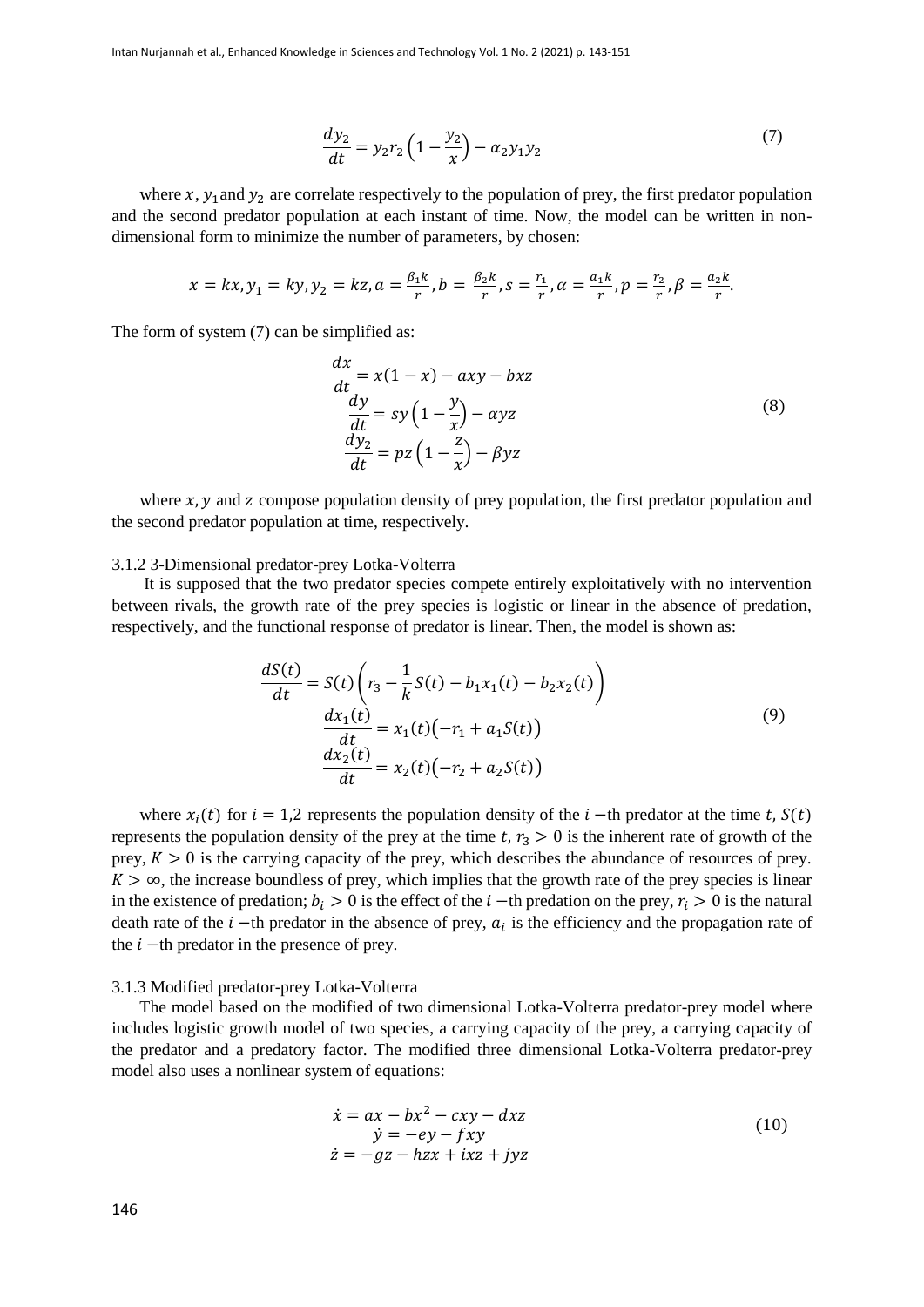The system of differential equation in equation (10) modelling the population dynamics of a predator y, a scavenger z, and the prey x, where  $a$  is the growth rate of  $x$ ,  $b$  is connected to the carrying capacity of x, c is the rate of change of the x due to the existence of y, d is the rate of change of x due to the existence of z,  $e$  is the natural death rate of y,  $f$  is the rate of change of  $y$  due to the existence of  $x, g$  is the natural death rate of z, *i* is the rate of change of z due to the existence of x and finally, *j* is the rate of change of  $z$  due to the existence of  $y$ . By using a change of coordinates system, the system of equation (10) can be modified into system

$$
\begin{aligned}\n\dot{x} &= ax - bx^2 - xy - xz \\
\dot{y} &= -by - xy\n\end{aligned}
$$
\n(11)  
\n
$$
\begin{aligned}\n\dot{x} &= ax - bx^2 - xy\n\end{aligned}
$$

The Lotka-Volterra predator prey model with a scavenger, equation (11) can exhibit the possible population trends when there is interaction between a predator, a prey and a scavenger population.

## 3.2 Dynamical behaviour for corporation competitive

## 3.2.1 Predator-prey Lotka-Volterra model

For first competitive corporation, the relationship between Sime Darby Property Berhad and IOI Properties Group Berhad were examined. By using an Excel Software, utilizing IOI Properties Group Berhad as the prey population and Sime Darby Property Berhad as the predator population, after approximating the parameters on the set of data, it is found that the  $p - value$  is 0.018139 which is less than 0.05. The interaction terms for the one-predator, one-prey are calculated as non-zero, and, additionally, the model is significant and this implies there is interaction between the two corporations, and thus the model is truly an interactive predator prey model. The system of differential equation with the parameter from the Excel result is shown as:

$$
\frac{dx}{dt} = 19131x - 0.2683xy\tag{12}
$$

$$
\frac{dy}{dt} = 0.3338xy - 30435y\tag{13}
$$

From the equation (12), it is shown that the economic growth for IOI Properties Group Berhad (prey) in perspective of number of customer is increases 19131 customers in the absence of interaction with Sime Darby Property Berhad (predator). The value of 0.2683 is shown as the rate of change effect of the IOI Properties Group Berhad (prey) when there is predation from the Sime Darby Property Berhad (predator). From the equation (13), the value of 0.3338 is shown as the rate of change over the time of the effect from the predation of Sime Darby Property Berhad towards IOI Properties Group Berhad. It is shown that the number of customer for the Sime Darby is decreases as 30435 customers. Next, since the model is significant, thus, this study can use Matlab Software for further analysis.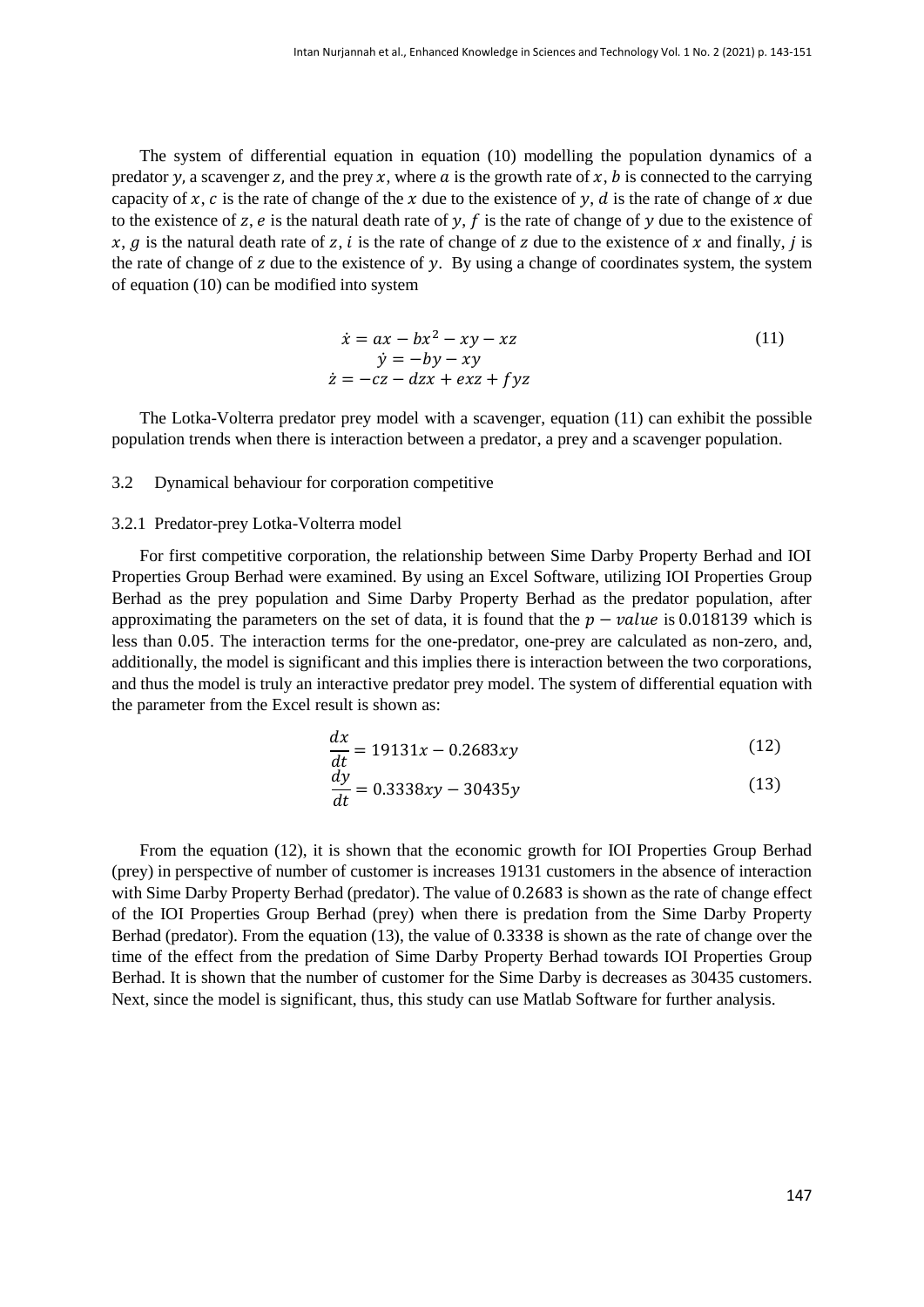

**Figure 1: Predator prey interaction graph for IOI Properties Group Berhad and Sime Darby Property Berhad**

From the Figure 1, it can clearly see from the graph that a great enough increasing in the number customer of Sime Darby Property Berhad (predator) leads to a decrease number of customer for IOI Properties Group Berhad.

For next competitive corporation, this study examines between AEON CO. (M) BHD and Parkson Holdings Berhad. After approximating the parameters on the set of data, by utilizing Parkson Holdings Berhad as the prey population and AEON CO. (M) BHD as the predator population, it is found that the  $p - value$  is 0.055737 which is more than 0.05. However, even if the interaction terms for the onepredator, one-prey are calculated as non-zero, and thus the model is not an interactive predator-prey model and the model is not significant. For the data ranges tested, this implies that AEON CO. (M) BHD's (predator) success does not impact Parkson Holdings Berhad's (prey) success.

## 3.2.2 Two-predator and one prey model

Furthermore, this study also considered a two-predator and one prey model. For this model, by utilizing Axiata Group Berhad, Maxis Berhad and Digi.Com Berhad's monthly stock volume as the two predator populations and one prey population. After approximating the parameters on the set of data by using an Excel Software, by making use of Digi.Com Berhad as the prey population and Axiata Group Berhad and Maxis Berhad as the first and second predator populations, respectively, it is found that the  $p - value$  is 0.018139 which is less than 0.05 and the interaction terms for the two-predator, one-prey model are calculated as non-zero, and, additionally, the model is significant. The system of differential equation with the parameter from the Excel result is shown as:

$$
\frac{dx}{dt} = 12718x - 0.00203xy - 1.320032xz\tag{14}
$$

$$
\frac{dy}{dt} = 2.669144xy - 22648y\tag{15}
$$

$$
\frac{dz}{dt} = 0.45044xz - 3612z\tag{16}
$$

From the equation (14), it is shown that the economic growth of Digi.com Berhad (prey) in perspective number of customer is increases as 12718 customers in the range three months in the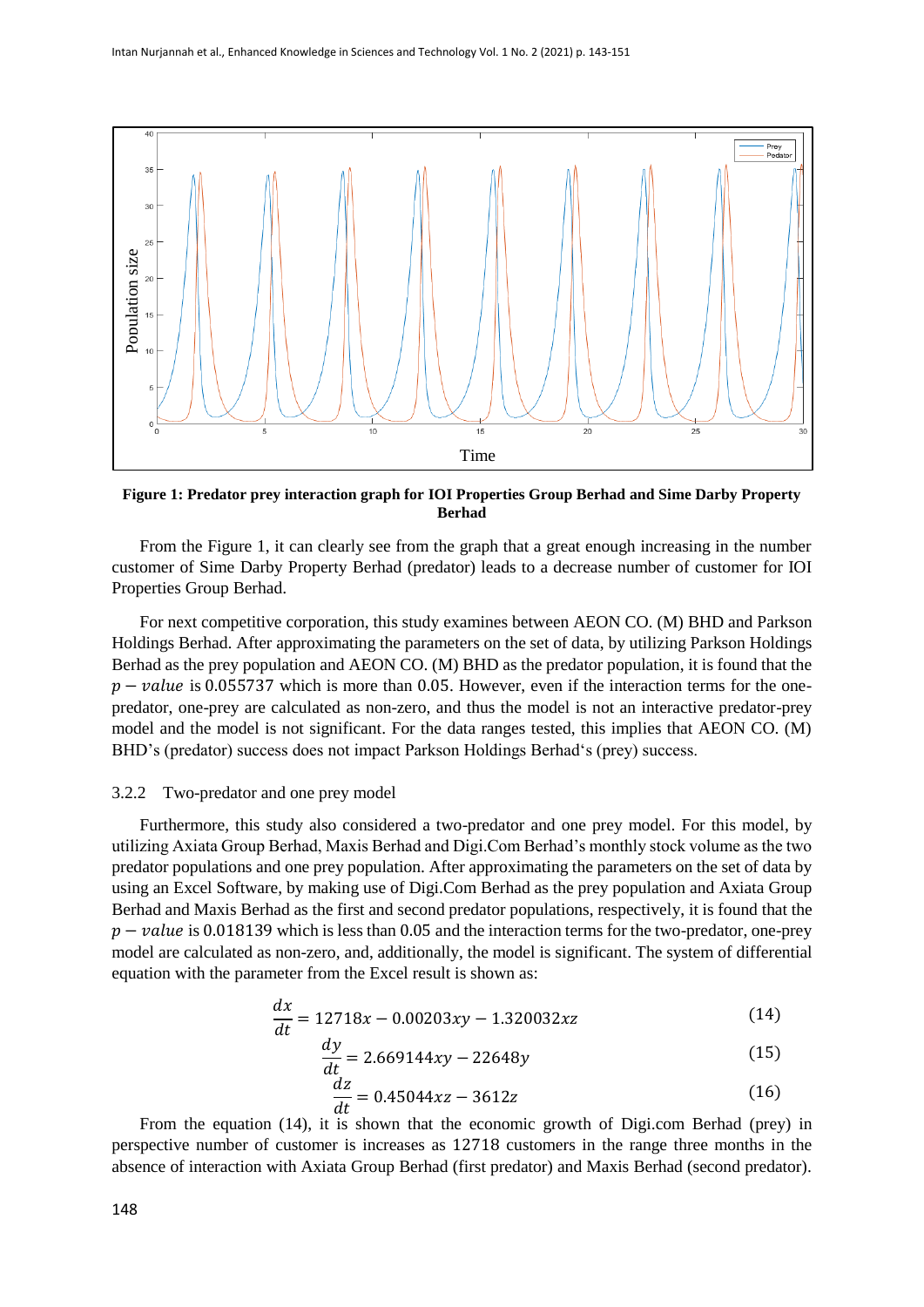The rate of change of the Digi.Com Berhad (prey) due to the presence of Axiata Group Berhad as the first predator is shown as 0.00203. The rate of change of Digi.Com Berhad due to the presence of Maxis Berhad as the second predator is shown as 1.320032.

From the equation (15)*,* it is shown that Axiata Group Berhad (first predator) have lose their customer as 22648 customers are going out from continue using the services from Axiata Group Berhad (first predator). The value of 2.669144 is shown as the rate of change of Axiata Group Berhad (first predator) due to the predation towards Digi.Com Berhad (prey).

From the equation (16), the number of customer that using the services from Maxis Berhad (second predator) is decrease as 3612 customers. The value of 0.45044 is the rate of change of Maxis Berhad (second predator) of the predation towards Digi.Com Berhad (prey). From the result, it can clearly see that both Axiata Group Berhad (first predator) and Maxis Berhad (second predator) lose their customer without any present or interaction with other company.

# 3.2.3 Logistic Equation

Recall back from the result between the IOI Properties Group Berhad (prey) and Sime Darby Property Berhad, since the Lotka-Volterra model is significant and it is possible to perform further analysis which is Logistic Equation. In economic, the logistic function can be used to illustrate the progress of the diffusion of an innovative through its life cycle.



**Figure 2: IOI Properties Group Berhad (Prey) logistic graph**

In Figure 2, the IOI Properties Group Berhad (prey) grows at  $K = 1000$  under the assumption that IOI Properties Group Berhad (prey) have a great service at all time, and will decrease till the Sime Darby Property Berhad (predator) effected them**.** The logistic curve allows to evaluate the future share of national economics in gross domestic product and to approximate the competitiveness of these economies. This lead to a period of industry growth for IOI Properties Group Berhad (prey).

Next, from Figure 3, the Sime Darby Property Berhad (predator) which act as a predator population in the system of Lotka-Volterra will grow exponentially over the time till reach its limited in predation activities. It is mean that the growth of an economy for Sime Darby Property Berhad (predator) is proportional to the current size of the economy.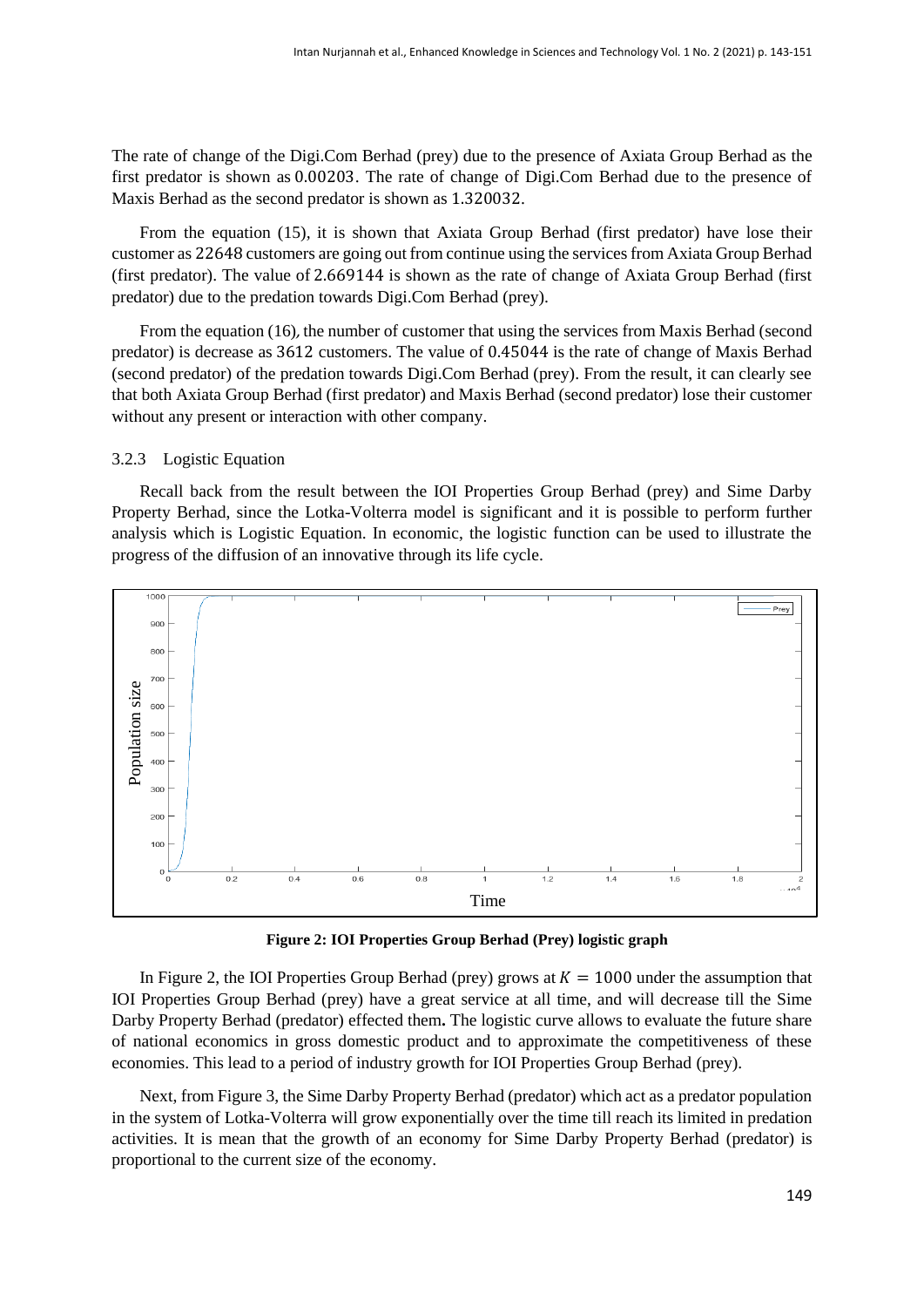

**Figure 3: Sime Darby Property Berhad (Predator) logistic graph**

## 4.3 Hopf Bifurcation analysis

For this section, the existence for fixed point will be shown and analysis of the stability for fixed points and the existence for Hopf Bifurcations were examined. From the equation of Lotka-Volterra model, it is assumed that the equation has an equilibrium  $(x_0, y_0)$  for  $\lambda = \lambda_0$  and that the Jacobian Matrix for the system is

$$
J(x,y) = \begin{bmatrix} 19131 - 0.2683y & -0.2683x \\ 0.3333y & 0.3333x - 30435 \end{bmatrix}
$$
 (17)

For first fixed point when estimated at the steady-state of  $J(0,0)$  and the Jacobian matrix J is shown as:

$$
J(0,0) = \begin{bmatrix} 19131 & 0 \\ 0 & -30435 \end{bmatrix}
$$
 (18)

Then the corresponding eigenvalues of the Jacobian matrix are  $\lambda_1 = 19131$  and  $\lambda_2 = -30435$ . The fixed point at the origin shown as saddle point since both of the eigenvalues are greater than zero. The stability of this fixed point is significance.

For the second fixed point, by estimating  $J$  at the next fixed point leads to

$$
J\left(\frac{30435}{0.3333}, \frac{19131}{0.2683}\right) = \begin{bmatrix} 0 & \frac{-0.2683(30435)}{0.3333} \\ \frac{19131(0.3333)}{0.2683} & 0 \end{bmatrix}
$$
  

$$
J\left(\frac{30435}{0.3333}, \frac{19131}{0.2683}\right) = \begin{bmatrix} 0 & -24499.58 \\ 23765.7931 & 0 \end{bmatrix}
$$
 (19)

Hence, the eigenvalues of the matrix are  $\lambda_1 = i\sqrt{582251985.00}$  and  $\lambda_2 = -i\sqrt{582251985.00}$ . As the both of the eigenvalues are purely imaginary and conjugate to each other's, this fixed point is elliptic, so the solutions are periodic and oscillating on a small ellipse around the fixed point. Usually, Hopf Bifurcation happen when the equilibrium stability adjusts due to the changing of parameter. When the combinations of parameter of this equilibrium is concentratedly observed, it can clearly see that the certainty of IOI Properties Group Berhad (prey) and Sime Darby Group Berhad (predator) should